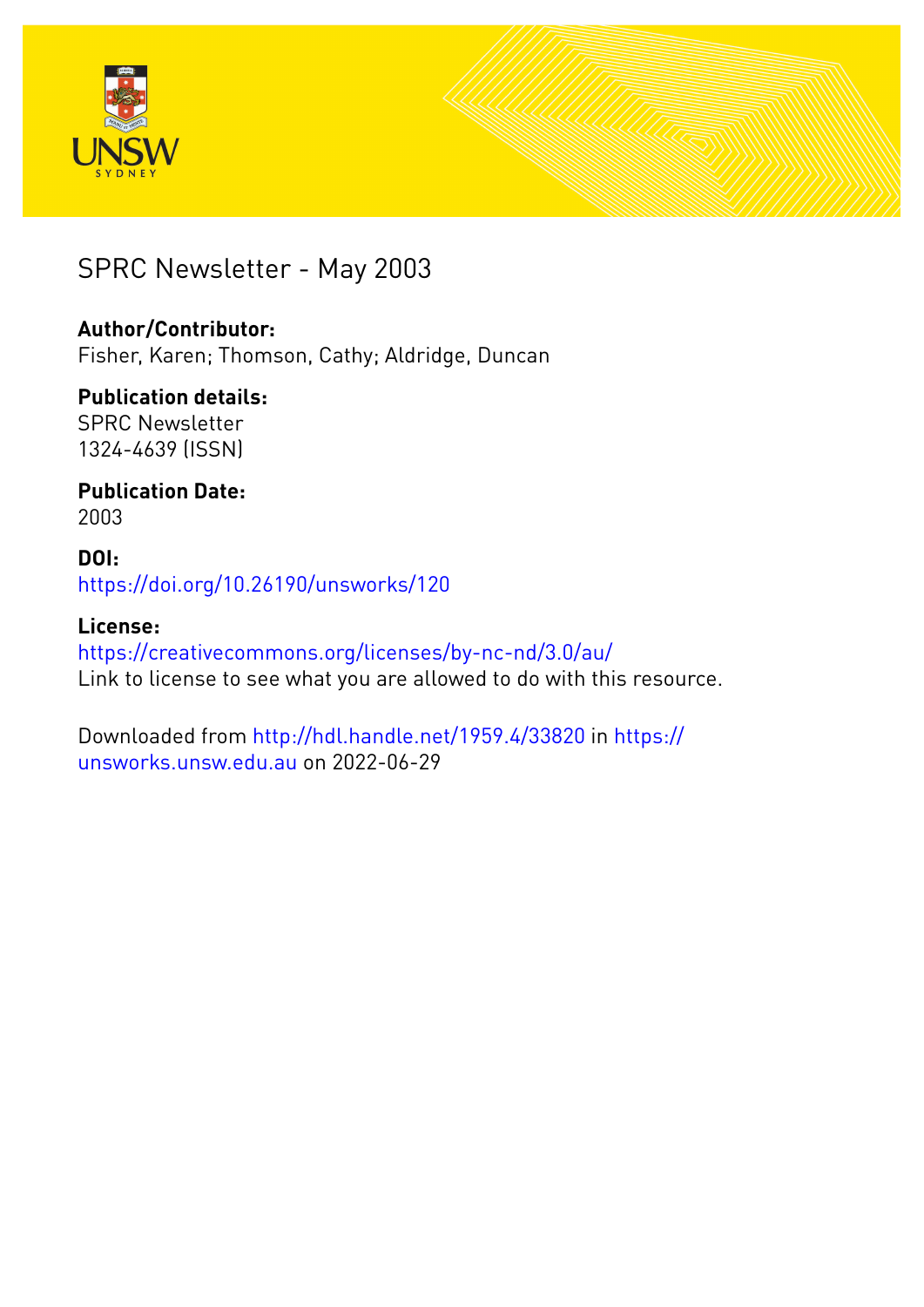## **No 84** May 2003 NEWSI FTTFR Social Policy Research Centre

# **MOVING TO WORK?**

#### by Bruce Bradbury and Jenny Chalmers

What determines the choice of residential location for workforceage income support recipients? Do jobseekers tend to move toward or away from areas with greater employment opportunities? Does location matter for employment outcomes?

A study recently completed by the SPRC finds that unemployment payment recipients do tend (on balance) to move towards areas of better employment opportunities. When they do move to areas with better labour markets their likelihood of leaving income support is increased.

These results are important for housing, income support and other policies designed to help those most disadvantaged in the labour market, as well as for policies that seek to ensure a smoothly functioning labour market. Does cheap housing (public or private) attract people to areas where they

**CONTENTS** 

have little chance of finding employment? Should housing and income support policies attempt to discourage this?

Current social security legislation does assume that location matters. People can be excluded from unemployment payments if they move to areas of higher unemployment.

These questions are also relevant to housing policy decisions about where to site affordable housing and how to structure rent assistance programs to take account of regional variations in housing costs and labour markets.

This study was undertaken as part of the SPRC's involvement in the UNSW/UWS Australian Housing and Urban Research Institute (AHURI) Research Centre. (Some information on the project goals and methods was presented in the November 2002 issue of the SPRC Newsletter.)

#### **BACKGROUND**

Research in the US and UK has found that housing affordability has a strong influence on the geographic mobility of low-income families. Some studies have also found evidence that labour market conditions matter. US research on the impact of variations in levels of welfare provision across regions has found that this has little impact.

In Australia, the main focus of research has been on migration into and out of the major cities, with a substantial movement of lowincome people away from the cities being documented. Greater housing affordability has been proposed as the main reason for this. However these Census-based studies are limited. They cannot tell whether it is unemployment that leads to exit from the city, or

*"Is [it]*

*unemployment that leads to exit from the city or movement out of the city that leads to unemployment?"*

*Continued on page 4*

|  | Bruce Bradbury and Jenny                      |
|--|-----------------------------------------------|
|  | Chalmers discuss the<br>effect of location on |

#### EditorS ◆ Karen Fisher, Cathy Thomson & Duncan Aldridge

◆ Registered by Australia Post ◆ Publication No. NBP4766 ◆ ISSN 1324 4639 ◆

#### **SPRC** NEWSLETTER ◆ **1**

employment outcomes.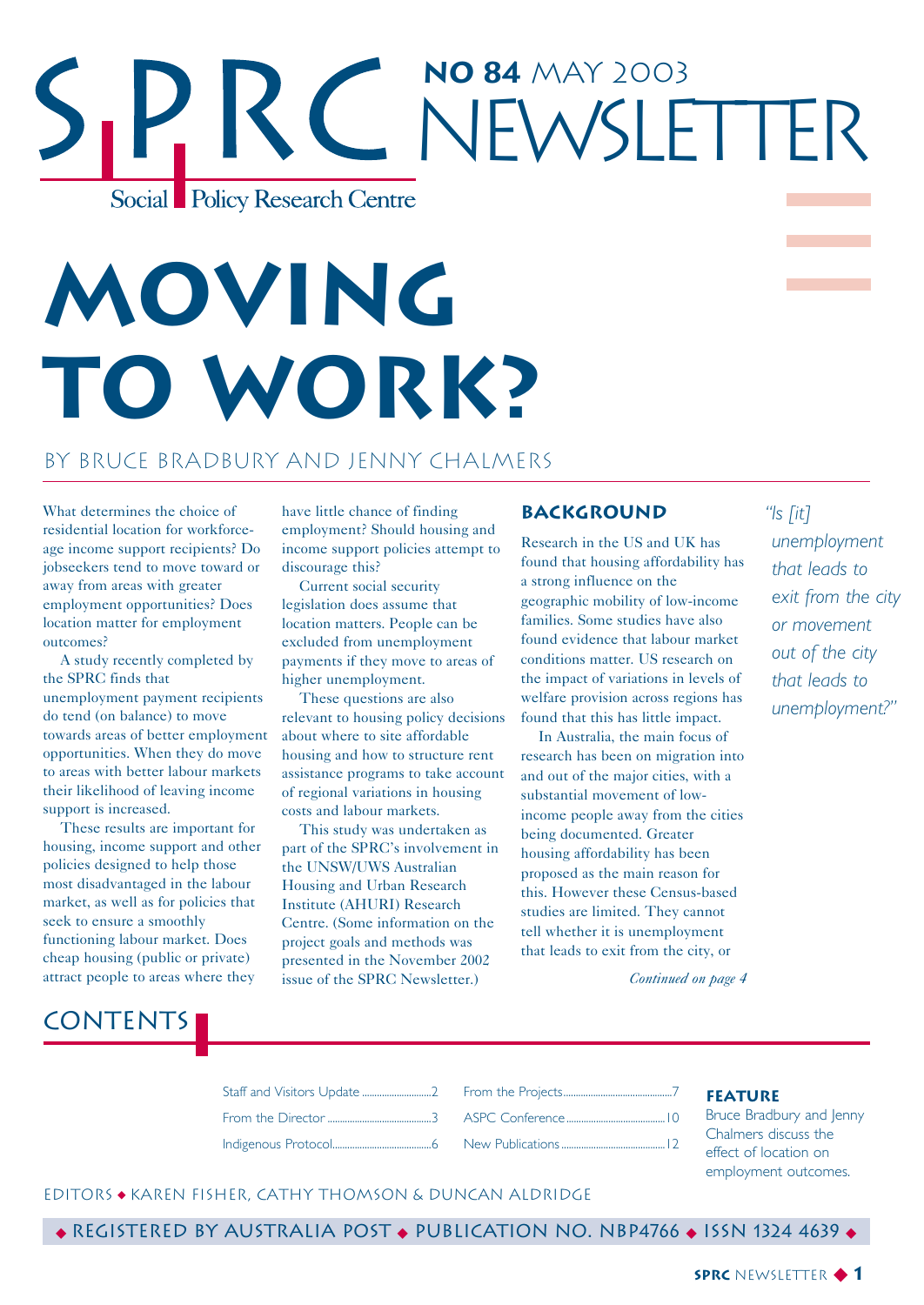# Social Policy Research Centre

*Director* Professor Peter Saunders *Senior Research Fellows* Dr Michael Bittman

Dr Bruce Bradbury Dr Tony Eardley Karen Fisher Dr Natasha Posner *Research Fellows* Dr Jenny Chalmers Dr Robyn Dolby Gerry Redmond (on leave) Cathy Thomson *Research Associate* Dr Kimberly Fisher *Post Doctoral Fellows* Dr Xiaoyuan Shang Dr Saba Waseem *Research Officers* David Abelló Jude Brown Sharon Burke (on leave) Trish Hill Sonia Hoffmann Adeline Lee Justin McNab Kate Norris (on leave) Roger Patulny Dr Margot Rawsthorne Peter Siminski Dr Denise Thompson *Honorary Fellows* Emeritus Professor Peter Baume Email: sprc@unsw.edu.au Dr Judy Cashmore Emeritus Professor Sol Encel http://www.sprc.unsw.edu.au

Dr Sara Graham *Research Scholars* Linda Arnold (part-time) Lyn Craig Amanda Elliott (part-time) Trish Hill Kim Jamieson Marilyn McHugh Roger Patulny Feng Ping Christie Robertson Jacqueline Tudball *Visitors* Laura Adelman Kjungya Jung Joergen Elm Larsen Byungsik Lee *Business Manager* Melissa Roughley *Office Manager* Rosita Lang *Librarian* Katherine Cummings *Events and Promotions Coordinator* Duncan Aldridge *Social Policy Research Centre* Level 3, Rupert Myers Building (South Wing) University of New South Wales Sydney NSW 2052, Australia Phone: +61 (2) 9385 7800 Fax: +61 (2) 9385 7838 Internet:

#### The Social Policy Research Centre

The Social Policy Research Centre is an independent research centre of the University of New South Wales. Under its original name, the Social Welfare Research Centre was established in January 1980, changing its name to the Social Policy Research Centre in 1990. The SPRC conducts research and fosters discussion on all aspects of social policy in Australia, as well as supporting PhD study in these areas. The Centre's research is funded by governments at both Commonwealth and State levels, by academic grant bodies and by non-governmental agencies. Our main topics of inquiry are: economic and social inequality; poverty, social exclusion and income support; employment, unemployment and labour market policies and programs; families, children, people with disabilities, and older people; community needs, problems and services; evaluation of health and community service policies and programs; and comparative social policy and welfare state studies.

*The views expressed in this Newsletter, as in any of the Centre's publications, do not represent any official position of the Centre. The SPRC Newsletter and all other SPRC publications present the views and research findings of the individual authors, with the aim of promoting the development of ideas and discussion about major concerns in social policy and social welfare.*

## Staff and STAFF STAFF AND<br>VISITOR UPDATE

#### NEW ARRIVALS:

TRISH HILL has joined the staff, working on the ARC Linkage project *Reaching Isolated Carers: Contacting Carers with Unmet Need for Information and Support.*

ADELINE LEE has joined the Centre to work the project *Updating and Extending Indicative Budget Standards for Older Australians.*

ROGER PATULNY has joined the staff to work on the project *Updating and Extending Indicative Budget Standards for Older Australians.*

#### VISITOR:

KYUNGJA JUNG is visiting the centre after completing her PhD on *Women and Violence in Korea* at the School of Social Science and Policy (UNSW).

#### DEPARTURES:

SHARON BURKE is currently on leave to take up a temporary research position at the NSW Commission for Children and Young People.

ELISABETH EMRYS has left the Centre to work in Indonesia.

SHEILA SHAVER has left the Centre accepting the position of Pro-Vice Chancellor (Research) at the University of Western Sydney.

NICK TURNBULL has left the Centre and will complete his PhD with the School of Philosophy and School of Social Science and Policy.



**The Social Policy Research Centre is located on Level 3 of the Rupert Myers Building, South Wing, Kensington Campus. Enter by Gate 14, Barker Street.**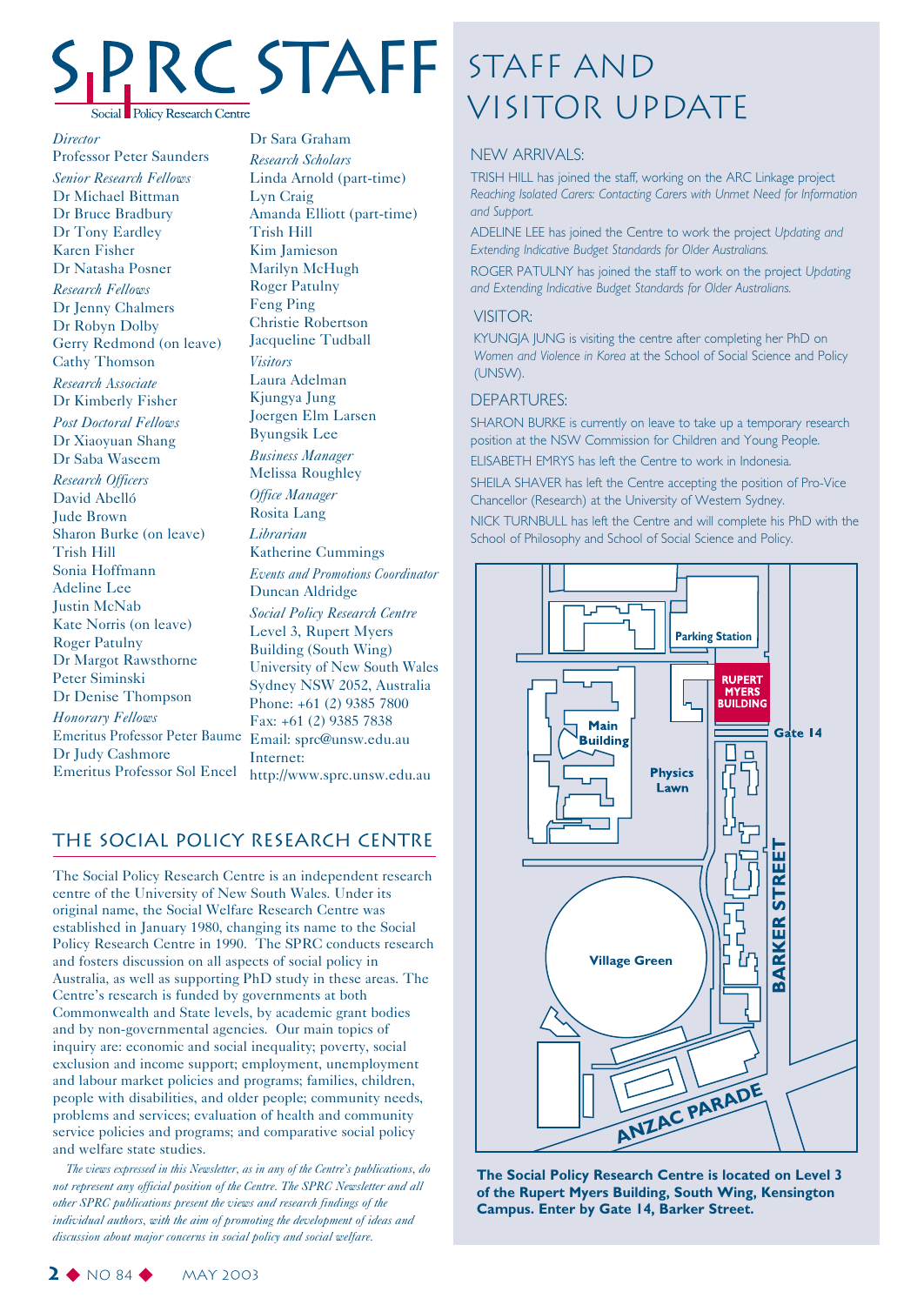## FROM THE DIRECTOR

#### by Peter Saunders

The Social Policy Research Centre has always been actively involved in both conducting research and its dissemination. This reflects a belief in the value of research as knowledge – as contributing to how we understand the society in which we live – whatever the nature or implications of specific findings. Of course, research will always be subject to criticism, or to alternative interpretation. These aspects are central to the role of academic inquiry in advancing knowledge generally.

But debate over research should not be left entirely to the 'experts'. Judgments are an integral part of most social policy research and the experts have no monopoly on wisdom where these are involved. Politicians see it as their job to make these judgments, but expert judgment is as important in social policy as in many other fields. Both should be listened to, but so should the judgments of the community at large, because social policy aims to improve the well-being of the community – or of specific groups within it.

In order for this kind of broad debate to take place, it is necessary that research is made widely available so that the various stakeholders can debate its relevance and implications. And I include among the stakeholders here not only those who have an

immediate interest in any specific piece of research, but also those with an interest in the role that knowledge can play in civil society more generally. Transparency, collegiality and open debate are what define a 'knowledge nation' and investment in research should be guided by and promote these key objectives.

With its changed funding arrangements, the SPRC has had to look very closely at its ability to pursue all of its dissemination activities. Funding limitations place a premium on identifying priorities, as governments and the agencies they fund understand all too well! We have also had to adjust to the very rapidly changing technological conditions that are affecting the way that research is made publicly available. Most of our publications no longer appear in 'hard copy' but are posted on our website, although there are exceptions. The most notable is this Newsletter which still performs a very valuable role in informing people about what we are doing and reporting findings to a broad audience.

Another activity that has survived our recent upheavals – flourished would be a more accurate description – is the Australian Social Policy Conference (ASPC), which will take place for the eighth time this July. We expect this to be largest ever and

have received well over 200 papers, which augurs well for the quality of the Final Program (see our website for more details!).

The increased interest in the ASPC is significant. Part of the explanation lies in its ability to satisfy a need for those working in the field to gather together, to hear what others are doing and listen to the comments that this generates. There is no substitute for the excitement aroused by a debate over the nature or interpretation of specific findings – particularly when they challenge the conventional wisdom. This sense of engagement with the production of knowledge is something we all thirst for and the ASPC provides a venue in which it can happen.

My sense is that this is one reason behind the on-going success of the ASPC: as we all become more closely enshrined within our own particular enclaves of expertise, we can easily lose sight of the bigger picture. Events like the ASPC remind us that we are part of a broader network and that our research has a role to play in the accumulation of knowledge generally. Above all, it allows us to test our ideas out on others and be exposed to new ideas and arguments. My expectation is that the ASPC will survive long into the future.



Sheila Shaver left the SPRC at the end of March to take up the position of Pro Vice-Chancellor (Research) at the University of Western Sydney. Since Sheila joined the SPRC in July 1990 she has played a major role in setting our research direction and in developing the PhD program. Her own theoretically informed research on the gender dimensions of welfare has achieved international acclaim and been influential in the national policy debate. Above all, she has been a marvellous colleague – always putting the needs of the institution first and responding supportively to all who have sought her advice. For my part, she has made my job easier and more effective by providing wise counsel on the many occasions that I have needed it. We will miss her many contributions, not the least of which was her enthusiasm for the job that made working with her a pleasure. We wish her well in her new position. *Peter Saunders*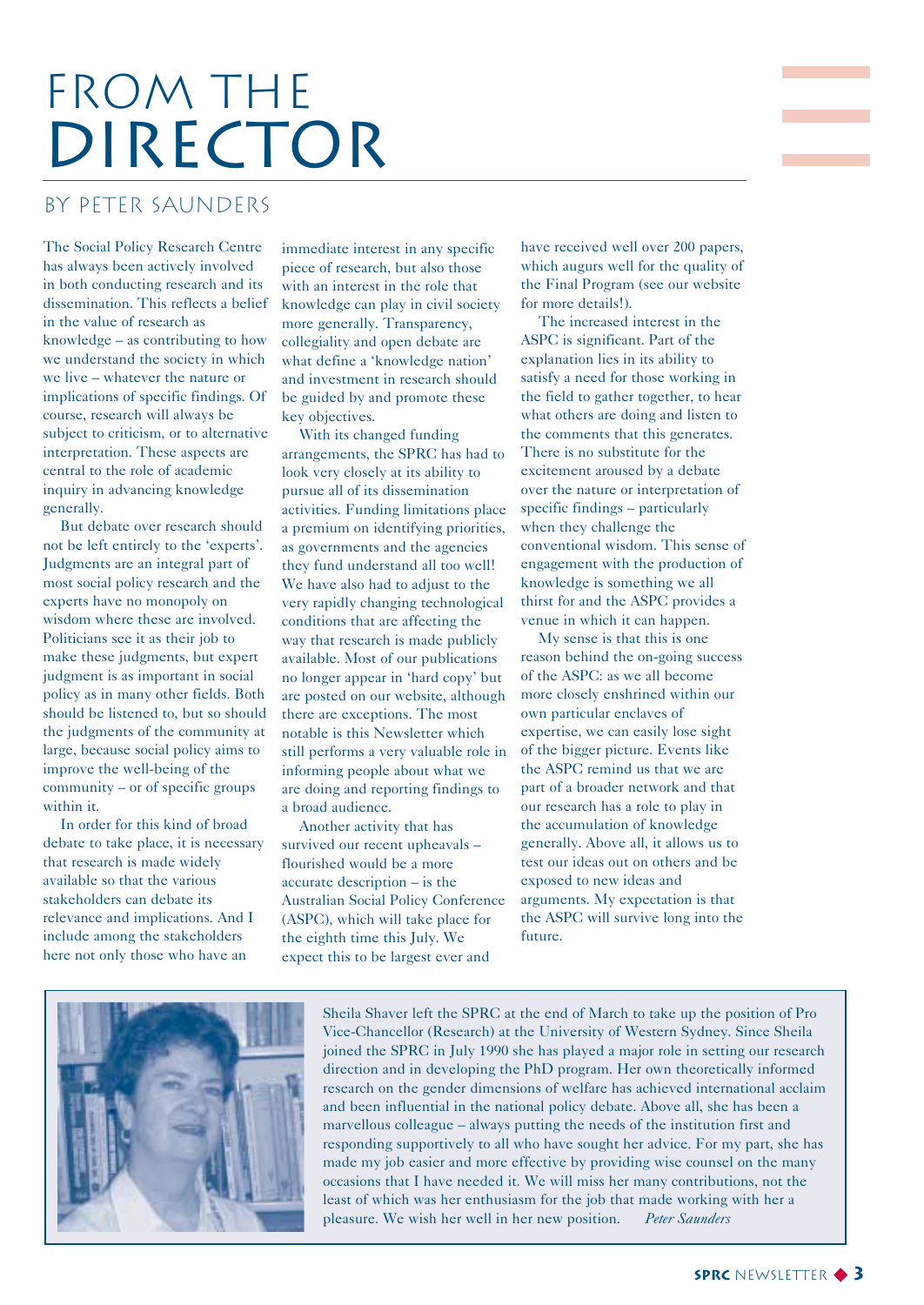#### **MOVING TO WORK?** CONTINUED FROM PAGE 1

movement out of the city that leads to unemployment.

Studies that collect information on the same individuals at two or more points in time (longitudinal data) can help disentangle these causal relationships. Two recent studies by Morrow and Dockery use the Department of Family and Community Services (FaCS) Longitudinal Data Set (LDS) to examine the impact of housing costs and labour market conditions on mobility of income support clients. In contrast to the Censusbased results, Morrow finds that unemployed people tend to move toward the cities rather than away from them. Dockery, on the other hand finds that locational decisions do not seem to respond to labour market opportunities. However, it is possible that Dockery's results stem from a too-small definition of labour market regions that do not take into account the commuting possibilities within large cities.

*"On balance, about 4200*

*unemployment*

*recipients per annum are leaving the*

*regions with the*

*unemployment*

*payment*

*highest*

*rates"*

Though there is ample evidence that labour market conditions (such as unemployment rates) vary substantially across Australia, there is very little research that attempts to ascertain the causal impact of locational characteristics on individual outcomes. Such research needs to control for the characteristics of the people that live in different regions. Social experiments in the US do suggest

that location may be important for a range of social outcomes such as youth crime rates.

#### **Methods**

The results in this study are based on the FaCS LDS. This includes (anonymous) data for a one per cent sample of FaCS income support clients. The file includes information on the income support payments received for every fortnight between January 1995 and June 2001.

The LDS contains information on the postcode of residence at the time of payment receipt. People are defined as moving when they change postcode while receiving income support. The 1996 Census postcode concordance is used to match these postcodes to 1996 Census Statistical Local Areas (SLAs).

A *travel region unemployment rate* for each SLA is estimated using Journey to Work data. This is a weighted average of the unemployment rates in the surrounding regions around the target region, with greater weight given to those regions whose residents work in the same location as the target region.

The LDS data on rent paid is used to estimate the relative housing prices in each region. The measure of housing costs is thus an estimate of the extent to which a

particular location has a higher than average rental (controlling for family size).

#### **Results 1: The Determinants of Mobility**

Who moves, and what is the net impact of this movement on the geographic distribution of income support recipients?

We find that unemployment payment recipients were more likely to move than those people receiving other payments. Women were slightly more likely than men to move.

Forty five per cent of moves were within a state capital city, four per cent between capitals, ten per cent non-capital to capital, ten per cent capital to non-capital and 31 per cent within non-capital regions. Unemployment payment recipients tended to move further than people receiving other payments.

In general, between any two regions, significant numbers of people are always moving in both directions. Our main interest, however, is in the *net impact* of this re-location.

From this perspective, there is a tendency for unemployment payment recipients to move away from the regions with the poorest labour markets. On balance, about 4200 unemployment payment recipients per annum are leaving the regions with the highest unemployment rates (see Figure). This is 4.3 per cent of the average total number of unemployment payment recipients in those regions, or 17.1 per cent of gross flows (average of those moving in and out of the region). Associated with this, there is a tendency for people to move towards the larger labour markets, and towards higher housing cost areas.

For non-unemployment payment recipients, the patterns of movement, if anything, are in the opposite direction.

Controlling for other regional characteristics, we find that for





#### **4** ◆ No 84 ◆ MAY 2003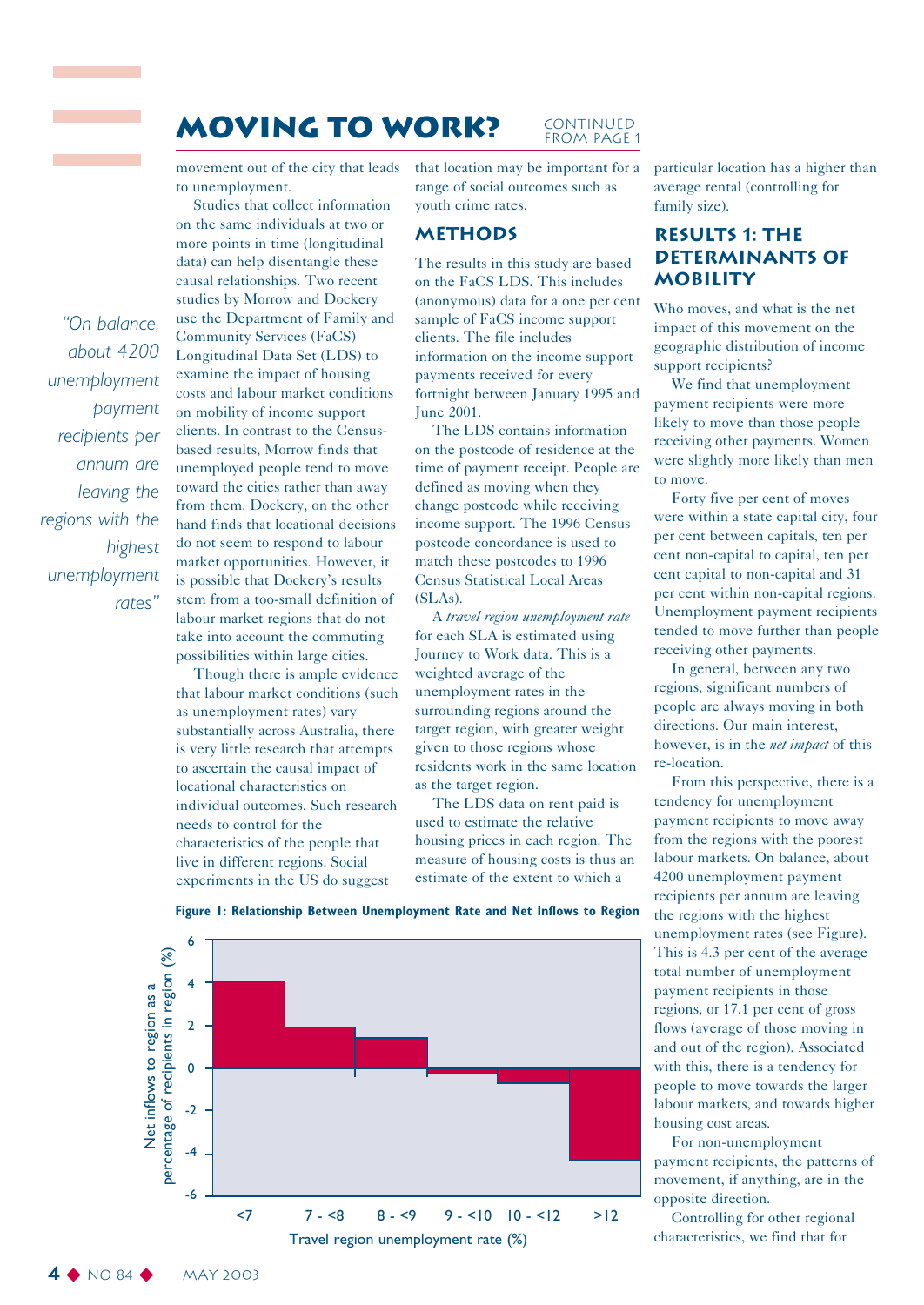unemployment payment recipients, an increase in the travel region unemployment rate of a region by one percentage point is associated with an increase in the net outflow per annum of around one per cent of the recipients in the region. A similar relationship exists for both short and long duration unemployment payment recipients. The size of the labour market also has an impact on net movements, though only for the short duration unemployed.

#### **Results 2: The Impact of Mobility on Labour Market Outcomes**

How much impact do regional labour market conditions have on the likelihood that a person will be employed or not receiving income support? We restrict our attention to unemployment payment recipients, both for data availability reasons and also because this is the group for whom labour market factors are likely to be of most importance in influencing spell exit.

Using a spell-duration model, it is found that a one-percentage point increase in the travel region unemployment rate is associated with a five per cent drop in the probability of exit from benefit. This translates into an increase in average benefit duration of around nine per cent.

This should be considered an upper bound for the impact of regional characteristics, as it partly reflects the fact that people with

low skill levels can only afford to live in high unemployment regions (though the analysis does control for housing costs).

To control for this we also examined the change in benefit receipt for those people who moved between regions. The dependent variable is the number of fortnights that they received payment in the 12 months after the move, minus the number of benefit receipt fortnights in the 12 months prior to the move. A regression is estimated with this difference as the dependent variable and with the change in the regional characteristics as independent variables.

Though this differencing approach controls for fixed differences between people even when they are unobserved, it subject to some potential selection biases as we can only observe people who move while receiving benefit.

The change in labour market conditions associated with moving has a significant impact. Moving to an area with a one percentage point higher travel region unemployment rate leads to an increase in income support receipt of about one-third of a fortnight. This increase is about two per cent of the average number of fortnights of income support receipt per annum. As expected, this impact is less than that found using the first estimation method, and we, believe, a better measure of the true impact of location. However, data limitations mean that this result should not be regarded as definitive.

#### **Policy Implications**

Overall, the results of this study suggest that regional labour market conditions do matter, at least for unemployment payment recipients. The recipients themselves appear to believe this – they tend to move towards areas of better labour market opportunities (though this is by no means the main factor influencing mobility). The estimates of the independent impact of regional characteristics also support this view.

This study therefore provides some support for policies that seek to influence the movement decisions of income support recipients (and unemployment payment recipients in particular). Potential policy interventions include income support policies such as exclusion rules for people who move to high unemployment regions and possible regional variations in rent assistance. Housing and other policies that might influence the geographic distribution of affordable housing in Australia may also be important. Whether the strength of the relationships observed here are sufficient to justify particular policy interventions can only be assessed in the context of the costs and other benefits of those policies.

#### **Further Information**

The final report from the project will be available from the AHURI national website www.ahuri.edu.au

*"Moving to an area with a one percentage point higher travel region unemployment rate leads to an increase in income support receipt of about one-third of a fortnight."*

**Contract Contract Contract**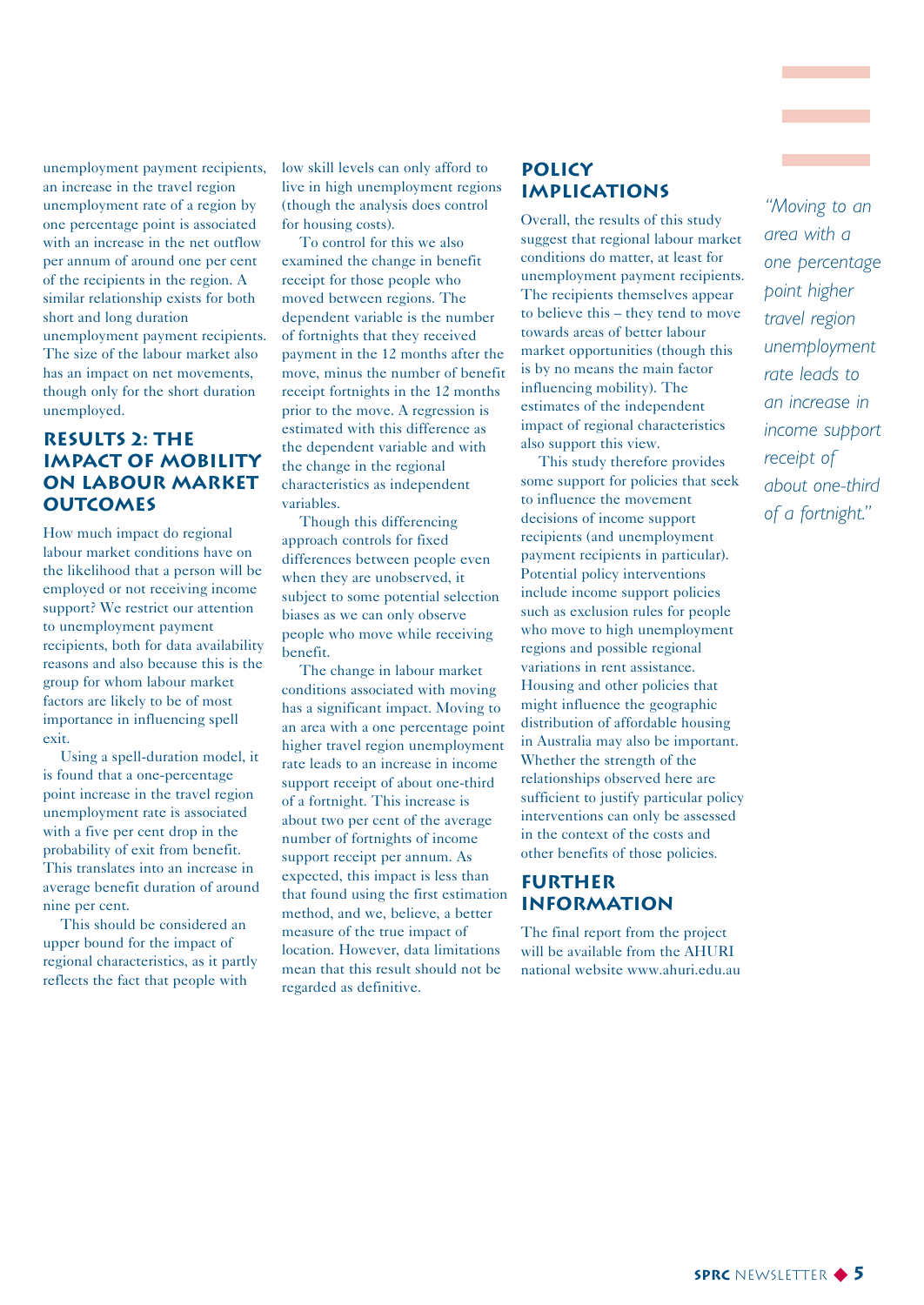## **Working better with Indigenous people, communities and issues**

#### By Margot Rawsthorne

For some time staff within the Social Policy Research Centre have been concerned about the Centre's ability to undertake appropriate research with Indigenous people and communities. There is a growing awareness and commitment by non-Indigenous research institutions undertaking social research to working better with Indigenous people and communities. SPRC is grateful for the support and advice of Sue Green, the Director of the Aboriginal Research and Resource Centre and the Koori Centre at the University of New South Wales.

In March, 2003 the Centre adopted the *Guidelines for Ethical Research in Indigenous Studies* produced by the Australian Institute of Aboriginal and Torres Strait Islander Studies (AIATSIS) (www.aiatsis.gov.au). These Guidelines will inform the work of the Centre to ensure it appropriately incorporates the experiences of Indigenous people, communities and issues.

In addition, the Centre is currently developing an Action Plan that will seek to ensure Indigenous issues are dealt with appropriately at both a systemic or structural level and an individual project level. The Action Plan will adopt a framework for 'doing good Koori research' suggested by Associate Professor Ian Anderson, Director, VicHealth Koori Health Research and Community Development Unit at a seminar entitled 'We Don't Like Research: but in Koori hands it could make a difference' hosted by the Indigenous Health Unit, School of Public Health and Community Medicine at UNSW. This framework has four key elements:.

#### **Partnerships**

Relationships are vitally important in Indigenous culture. These

relationships take time and come with responsibilities. Indigenous communities are increasingly demanding more from researchers in terms of outcomes for individuals or communities and reporting back. SPRC is committed to improving its relationships with the Indigenous community and looks forward to working in partnership with Indigenous organisations. It is envisaged that these partnerships will be formalised in some circumstances through agreements such as memorandum of understandings.

#### **Capacity building**

Indigenous researchers, like Indigenous lawyers, doctors and social workers, are rare. As an important teaching institution SPRC sees itself as having a role supporting Indigenous research students, academics and practitioners interesting in furthering their research careers and skills. Strategies are also being explored to increase Indigenous participation in forums such as the Australian Social Policy Research Conference.

#### **Ethics**

Among Indigenous researchers there is considerable discussion about ethical issues and the completely inappropriate processes employed by most academic institutions. Consent forms were just one example of the inappropriate ethical procedures. Of more concern, however, is that institutional ethical approval may hide the need for community ethical approval. An honest and open dialogue with Indigenous people and communities is essential to the appropriateness of the research. Developing an appropriate method should include not only consideration of common

issues affecting research (such as literacy levels, access to phones, sensitive topics, etc.) but also cultural issues. Methodologies that allow face-to-face discussion are often best but time variations also need to be considered. Repeat visits to communities are important to establish trust and obtain community ethical approval.

#### **Community development benefit**

We need to remember that 'we may not live in the past but the past lives within us' (Charles Perkins). Indigenous people and communities are likely to respond to SPRC as 'just another whitefella mob coming to steal our stories'. Whilst we cannot change the past it is incumbent on us to learn lessons from the past and make every effort not to repeat the mistakes of the past. We need not only to ensure our research does no damage but puts in place strategies to maximise community benefit from projects. This may include: work alongside partner organisation to maximise skills and knowledge exchange; where possible, train, support and pay Indigenous people to assist with the research; discuss with the community how they would like to participate in the research (this could include training or employment opportunities, accessible language reports, participation in an advisory committee) and negotiate what is possible the employment of local people as researchers on projects.

For more information about the Action Plan or related issues contact either David Abelló *(9385- 7831* or *d.abello@unsw.edu.au)* or Sonia Hoffmann *(9385 7807* or *soniah@unsw.edu.au)*.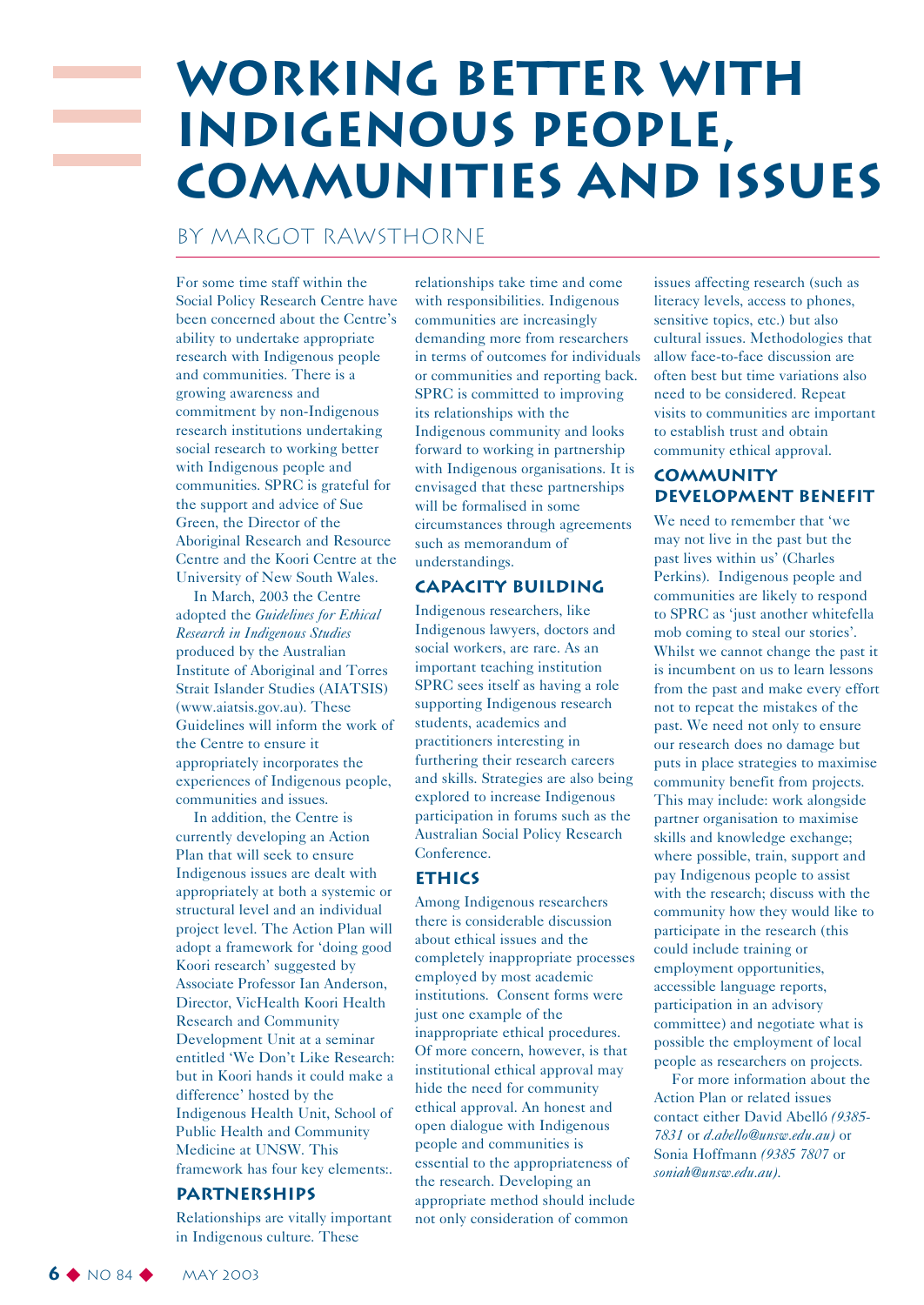## FROM THE PROJECTS

#### **Exploring Volunteering**

The *Exploring Patterns of Volunteering and Participation* project for the Department of Family and Community Services (FaCS) has entered the final write-up phase. Michael Bittman and Kimberly Fisher have used the 2000 ABS *Voluntary Work Survey*, the 1997 ABS *Time Use Study*, and the basic comparative time use activity tables of the Harmonised European Time Use Studies project to examine who volunteers in Australia, how long Australians engage in voluntary activity on those days when they volunteer, and how voluntary activity in Australia compares with volunteering in other countries. The final report analyses three policy relevant aspects of volunteering – its effects on direct government expenditure on services, it contribution to the stock of social capital, and the possibility for volunteering to provide a pathway to economic, social, and civic participation. The project includes a special focus on voluntary activities among FaCS customers.

The proportion of Australians who volunteer has increased from under 25 per cent in the late 1980s to over 30 per cent in 2000, though the increase primarily reflects a small rise in the voluntary activity of people aged in their 20s, 30s, and 50s, and a larger rise for people aged in their 60s. Even so, on any given day, Australians spend about half the amount of time doing voluntary activities as people in Canada, Finland, France, and the United Kingdom. Nevertheless, certain categories of Australians, most notably lone mothers, people aged 25 to 45 who live with their parents, as well as single retired

Australians, tend to volunteer for longer times than their counterparts in the other countries.

Formal participation in voluntary organisations, informal care of the frail elderly and people with disabilities, and travel and communication related to voluntary activity each account for around 30 per cent of voluntary activity in Australia, with the remaining roughly 10 per cent of voluntary efforts expended on helping others or the community outside organisational contexts. Even conservative estimation procedures (which are more likely to underestimate the monetary value of volunteering) reveal that the financial value of all voluntary services are worth more than double the value of services provided by all levels of government in Australia.

When all other factors are held constant, people working in professional or managerial jobs and people who have achieved educational qualifications at university level or higher are more likely to engage in all forms of volunteering. People who do not speak English at home, work fulltime, or are aged less than 30 are less likely to undertake any form of voluntary activity. These findings emerge consistently in both the *Voluntary Work Survey* 2000, which measures whether people performed any work for a voluntary organisation over the last year, and in the 1997 *Time Use Survey,* which measures who is most likely to volunteer in any capacity on an average day.

Results from this work will be presented at the annual meeting of the International Association of Time Use Research in Belgium in September.

#### **Supporting Families who have a Child with a Disability: The Assessment Experience**

**Contract Contract** 

Little scrutiny has been directed toward the nature of the assessment of children with a disability or what support needs families may have specific to the assessment process. This project was conducted for Families First Inner West Sydney by the UNSW Consortium of the Social Policy Research Centre and the Disability Studies and Research Institute.

Interviews were conducted with families who have a child with a disability, other stakeholders (such as people who provide assessment, family advocacy group representatives) and service providers. Focus groups, face-toface and telephone interviews were employed. Service documentation was collected to augment the information gained from interviews. A number of general issues were identified by families.

#### **Understanding of disability**

When asked to define 'disability', most service providers were primarily concerned with the direct implications of impairment to their work. Broader social disadvantages and needs that characterise the experience of disability appeared to be of secondary concern. This contrasts to the broader and more inclusive definitions offered by a number of parents, particularly those with older children who have had time to develop a relationship with their child that is distinct from their child's impairment.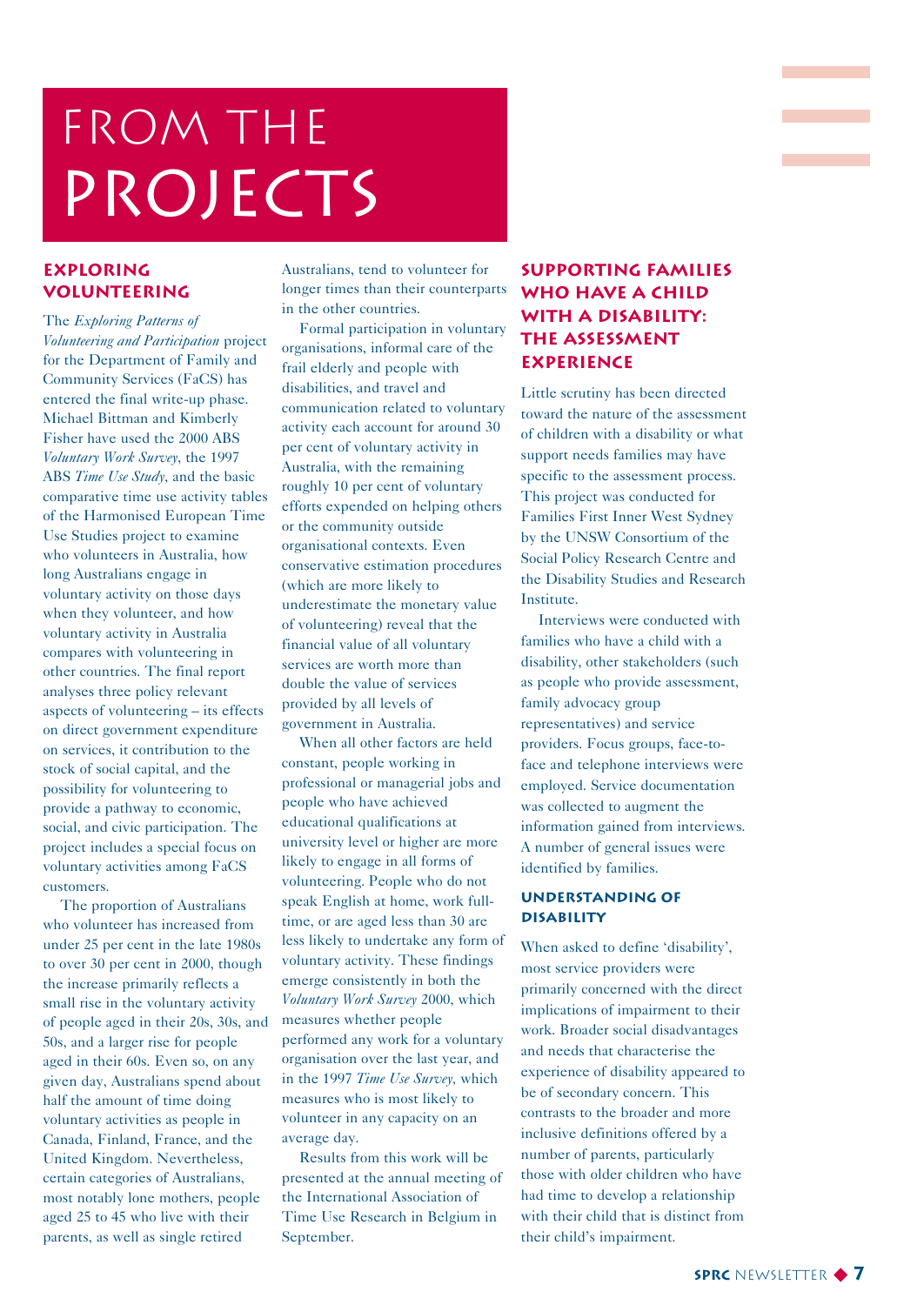#### **Family characteristics**

an an Salaman.<br>Tagairtí

Whilst none of the families interviewed felt that issues of ethnicity, socio-economic or familial characteristics impacted on their assessments, much of what they said reflected cultural differences in the way they experienced the assessment process. Service providers and advocacy groups on the other hand, explicitly raised this as a major issue. The disparity is most likely due to the fact that individuals tend not to define themselves in terms of broader macro structures, rather than the absence of culture as an influencing factor.

#### **Early intervention**

Much of the experience of childhood disability is characterised by waiting – waiting to see how an impairment manifests, waiting for test results, waiting for vacancies to become available. The primary concern of parents here was that their child is missing the window of opportunity to help their kids be all they can be.

#### **Policies and procedures**

For many service providers, no formal policies or procedural guidelines were maintained about their practices. Many service agencies had a commitment to verbal communication with families and as a result, had very little printed material. As many workers were in small teams, they preferred to communicate verbally with each other as well.

Families and service providers made suggestions about some of the key issues about communication between families and service providers; links between services; access to transport, respite and generic family services; a strengths-based approach to information; connecting with other families, peer support and informal networks; and parent involvement in service management.

Principles emerged from the research to support families before, during and after assessment. These related to the way assessment outcomes are communicated to families; principles for support during assessment; and recognising responsibility for continuity in information, support and communication through the protracted assessment period.

Researchers in the project were Karen Fisher, Jacqueline Tudball, Katherine Cummings and David Abelló from the Social Policy Research Centre; and Therese Sands, Leanne Dowse and Phillip French from the Disability Studies and Research Institute. The report will be available in 2003.

#### **The Implications of Within-Household Income Distribution for the Well-being of Children**

This project is aimed at examining whether children are better off if their mothers, rather than their fathers, receive income. Research in the UK and Canada has shown that income received by mothers is more likely to be directed towards consumption by children than income received by fathers. Our study examines whether this result applies to Australia too; it tests the impact of the reforms to the Australian income support system made in the early 1990s that increased the share of income support going to mothers.

Research in this area has used two main methodologies. One approach is to examine the association between the patterns of income receipt in the household and household consumption outcomes such as expenditures on child-related goods. The other is to interview parents about the nature of financial relationships within the household.

The project, therefore, consists of two complementary modules. In

Module 1 we study the literature on within-household attitudes and behaviour vis-à-vis money with a view to understanding the implications for the well-being of individual members, particularly children. The review draws on interview-based studies to understand the attitudes and processes involved in decisions regarding money in families. In particular, it looks at the ways in which couples manage their incomes and who controls different spending decisions, as well as individual household members' feelings about their current arrangements.

The review has revealed a dissonance between attitudes towards money in marriage and the reality of spending decisions, which continue to be largely gendered. Pooling of resources and sharing of expenses was seen as essential to the marital relationship. Along with the notion that money in marriage ought to be based on equal sharing, regardless of who contributes what to the household, goes the opposing notion of the individual's right to what they earn. This latter idea feeds directly into the second belief that the breadwinner has a right both to more power over household money and to more money for his/her own use. In practice, it is the ideology of power that dominates; for although husbands in sole-earning couples do not overtly restrict their wives' expenditure, the wives feel inhibited about spending money on themselves and limit their expenditure from the joint account. Moreover, variations in occupational status and income appear to have little impact on marital power, and couples tend to organise their lives in ways which hide or ignore these variations.

There is a growing interest in the kinds of financial management likely to arise in the non-traditional family types, such as the so-called blended families. There are very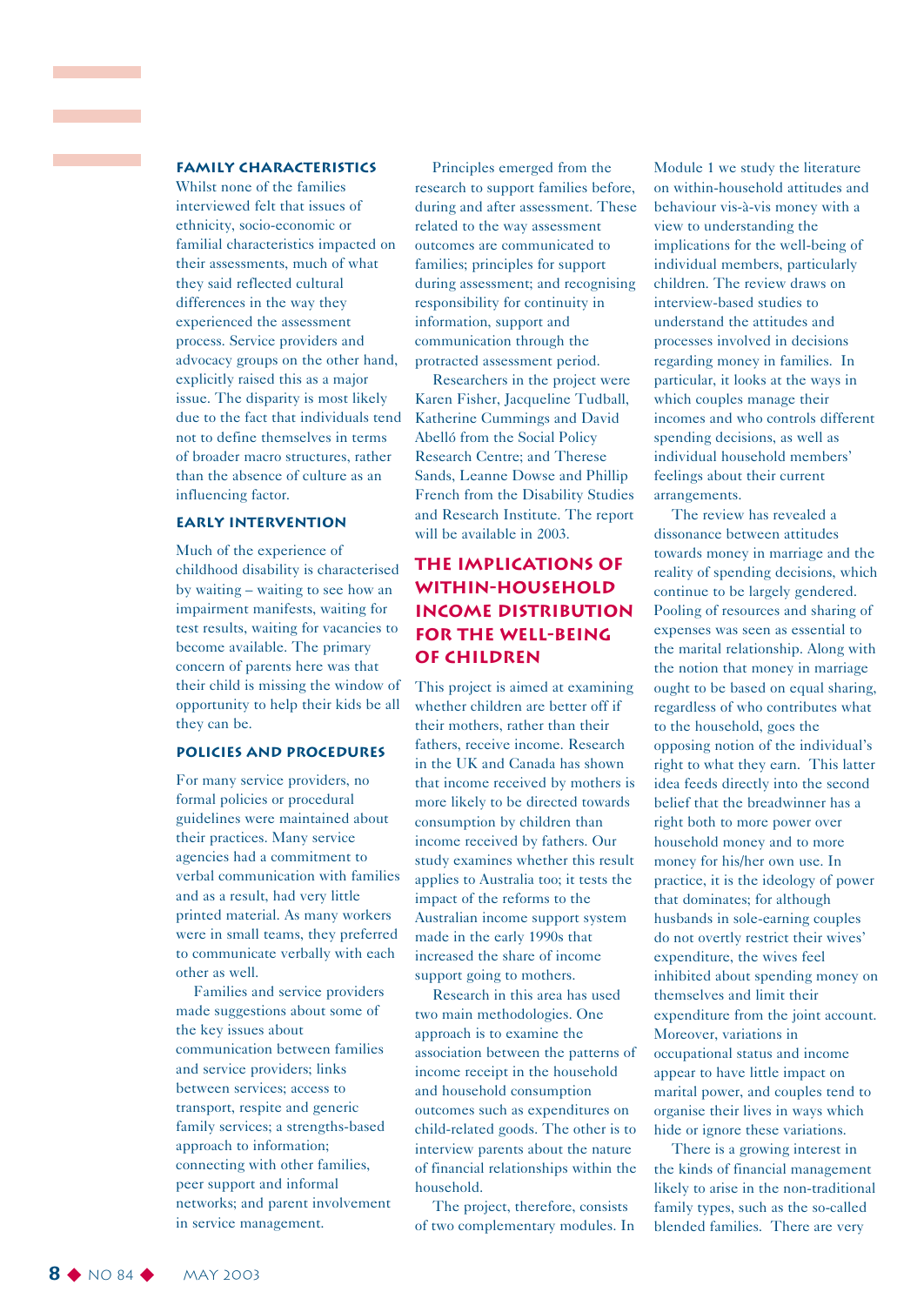few studies that directly address this question. One can, however, survey the literature on such family types in general and attempt to glean some implications for our study. This literature is also discussed in Module 1.

Module 2 examines the changes in household expenditure patterns associated with the changes in payment arrangements for married pensioner and beneficiary families in the early and mid-1990s. During this period, the introduction of Additional Family Payment and Partner Allowance led to a large

shift of income towards the primary carer. The study tests the extent to which this led to an increase in child-related consumption using data from the *ABS Household Expenditure Surveys* of 1988-89, 1993-94 and 1998-99.

The influential research of Lundberg, Pollak and Wales (1997) used the 'natural experiment' of changes in the patterns of UK family payments. In the late 1970s these payments changed from a tax deduction (mainly accruing to fathers) to a cash transfer, mainly paid to mothers. They examined

patterns of household expenditure both before and after the policy change and observed an increase in spending on women's and children's clothing relative to men's clothing. Module 2 of this study employs a similar methodology, using the natural experiment of the changes in payment arrangements for married pensioner and beneficiary families in the early and mid-1990s. The SPRC researchers working on the project are Bruce Bradbury and Saba Waseem.

## **UPCOMING EVENTS SOCIAL POLICY RESEARCH CENTRE**

## **Social policy in the City**

Jointly sponsored by the Social Policy Research Centre, Mission Australia and The Smith Family.

June 5: Wendy Stone (Australian Institute of Family Studies), *Social capital poor: reflections on the meaning and relevance of social capital for understanding disadvantage in Australia.*

Social Policy in the City is held at Mission Australia (4-10 Campbell Street, Sydney) from 12pm-2pm. A light lunch is provided.

RSVP to Thanh Voung (Mission Australia) on either *9219 2022 or VuongT@mission.com.au.*

### **Seminar**

June 10: Joergen Elm Larsen (University of Copenhagen), *The Politics of Marginal Space.*

The seminar will be held from 1:00pm to 2:30pm, in Room 3.096 Level 3 (South Wing) Rupert Myers Building.

For further details contact Justin McNab *(j.mcnab@unsw.edu.au or 9385 7818)* or Duncan Aldridge *(d.aldridge@unsw.edu.au or 9385 7802)*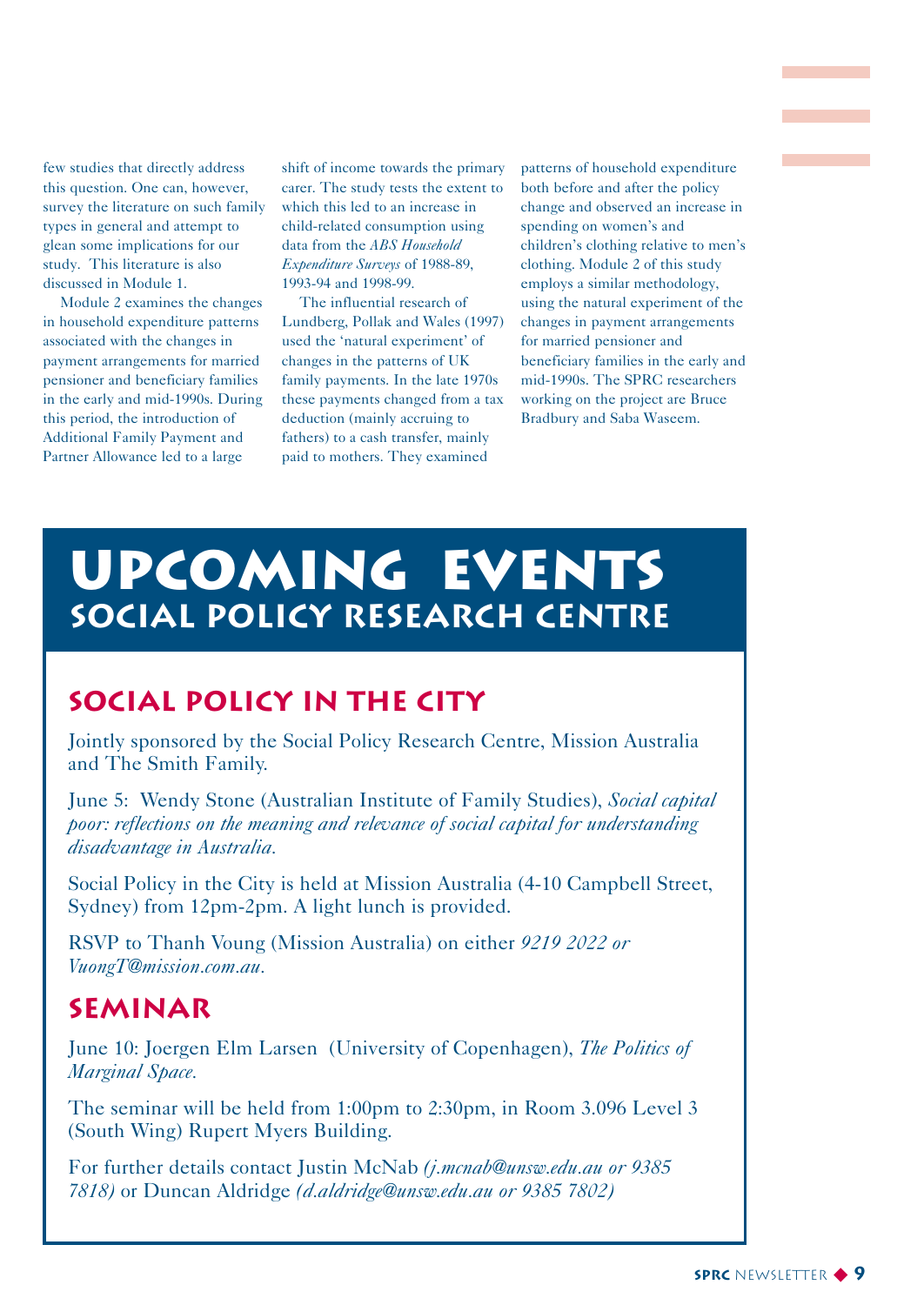## **Australian social policy conference SOCIAL inclusion** University of New South Wales, Sydney 9-11 July 2003

## **Keynote and Plenary Speakers**

#### *New And Old Conditions For Inclusion* **Professor Hugh Stretton, University of Adelaide**

People compress their inequalities, and share necessities and hardships more willingly, when war endangers their lives and liberties. Ours are endangered now by

*Work Is Not Enough*

environmental degradation. The measures needed for an effective green reconstruction of our economy have much in common with a classical social-democratic

mixed economy. Their marriage offers much more inclusion, by national and by local action, than a continuing neo-liberal economic strategy (green or not) can hope for.

#### Over the last decade, the United States has embarked on one of the boldest social experiments in its history. Under its reformed welfare law, poor families with dependent children are no longer automatically entitled to public financial assistance. Instead, the federal government mandates States to impose stringent work requirements and to limit welfare receipt to 60 months over the lifetime. In the aftermath of the reform, unprecedented numbers of welfare recipients have left the assistance rolls and gone to work. Though many laud the reform and

consider it an unqualified success, others point to problems. These include: the large number of former recipients who remain poor or near poor and have no health benefits; the inexplicably low take-up of childcare subsidies and transitional Medicaid and Food Stamp benefits among those workers who should remain eligible; and the large numbers who must work evening or night shifts, or in temporary or seasonal jobs. Most worrying of all is the small yet significant minority who have left welfare but have no visible source of economic support.

Drawing on a number of

focused, in-depth studies. Dr Edin will demonstrate the value of qualitative research for policy makers and practitioners. These studies illuminate how personal characteristics, local contexts and larger social forces profoundly shape the ways in which individuals, families and communities respond to policy efforts. In doing so they offer crucial insights into the unintended consequences of policy and the missteps that often occur in its onthe-ground implementation.

#### *How Has The Notion of Social Exclusion Developed In The European Discourse?* **Professor Jonathan Bradshaw, University of York, UK**

**Associate Professor Kathryn Edin, Northwestern University, USA**

When the notion of social exclusion words and even trying to began to emerge in European discussion many poverty researchers were sceptical that it added value. However as time has passed more and more academics and policy makers are using the

operationalise them in empirical research and tackle it in policy. Indeed new notions have been added - social inclusion, social quality. Yet in the US discourse it remains ignored. This paper is a

review (by an early sceptic) of the theory and empirical practice of social exclusion and it will attempt to settle the question - is social exclusion merely a euphemism for poverty?

#### *Bringing Australia together for Children and Youth* **Professor Fiona Stanley AC, Australian Research Alliance for Children and Youth**

Professor Stanley is the Chief Executive Officer of the Australian Research Alliance for Children and Youth, and the Australian of the

Year for 2003. Professor Stanley will be giving a special conference address entitled 'Bringing Australia together for Children and Youth'

on 9 July at 5.15pm, before the conference reception.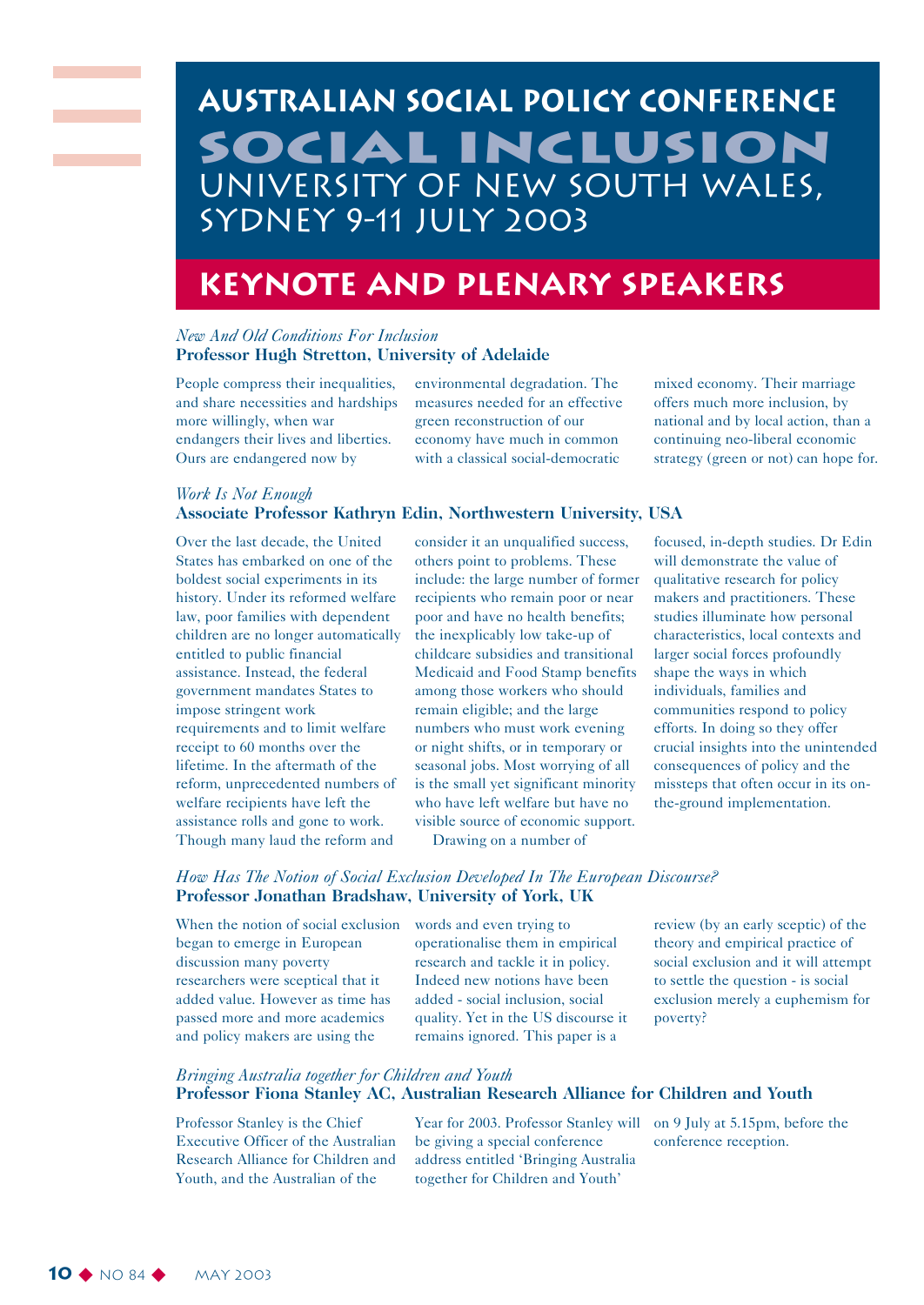## **Forums and Roundtables**

- What Does Poverty Mean in Rich Countries Today?
- Combating Indigenous Exclusion
- Where to From Here for a New Social Settlement?
- Relaxed and Comfortable? Middle Australia in the Millennium
- Consumer-governed Care in Aged and Disability Services
- Going Public: Getting the Media Interested in Social Issues

## **Special Research Workshops**

- First findings from the new ABS General Social Survey
- Emerging results from the Household Income and Labour Dynamics of Australians (HILDA) survey
- New research from the Australian Housing and Urban Research Institute (AHURI)
- Community service futures linking the labour force with service quality

## **Contributed Paper Strands**

- employment, unemployment and welfare reform;
- income distribution and social inequalities;
- work/family balance;
- retirement and ageing;
- childhood and social inclusion:
- inclusion and exclusion of Indigenous Australians;
- health, disability and inclusion;
- spatial dimensions of social policy;
- citizenship and inclusion;
- organisation and delivery of community services;
- open

## **Registration**

For registration, information on accommodation or special needs, contact the Hotel Network (02) 9411 4666, email aspc@hotelnetwork.com.au, or to register on line www.hotelnetwork.com.au/conference.php. Early bird registration closes 30 May.

For further information on conference content and arrangements, see the conference website at www.sprc.unsw.edu.au/ASPC2003/index.htm, email us at aspc2003@unsw.edu.au or phone (02) 9385 7802.

Conference sponsors include the Department of Family and Community Services, the NSW Department of Community Services, the Australian Bureau of Statistics, Mission Australia and The Smith Family.